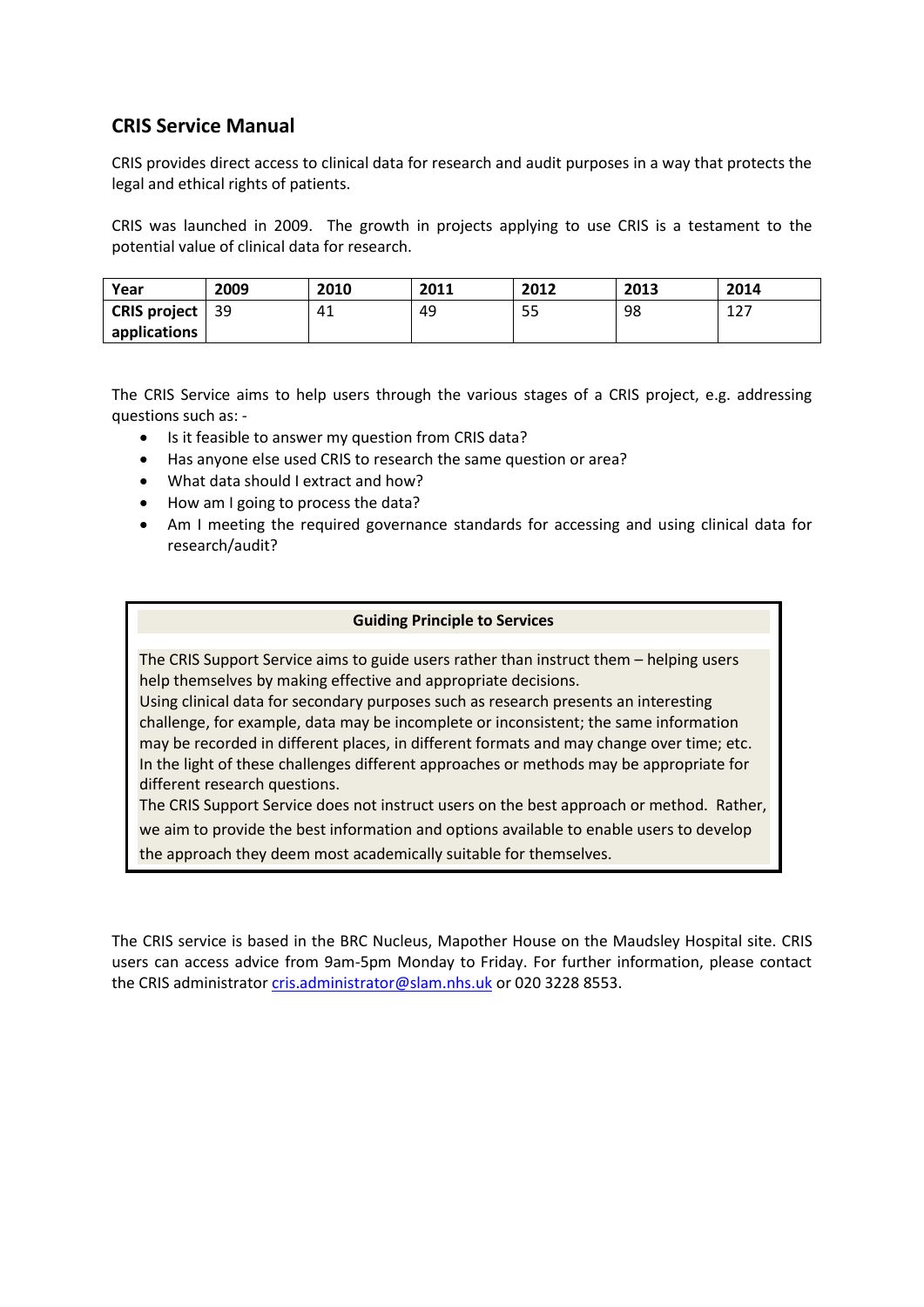# **CRIS project life cycle**

The CRIS Support Service provides a range of services designed to support users throughout the lifespan of their project, from initial interest through to data extraction and processing. This service catalogue presents the services available at different stages throughout this process.

**Stage 1** –Interest in CRIS as a research tool

**Stage 2** – Expression of interest, project feasibility and system demonstration

**Stage 3** – Project application and approval

**Stage 4** – Development of a project specification and suitable extraction method

**Stage 5** – Project data extraction

**Stage 6** – Project data analysis

**Stage 7** – Ongoing user support and project monitoring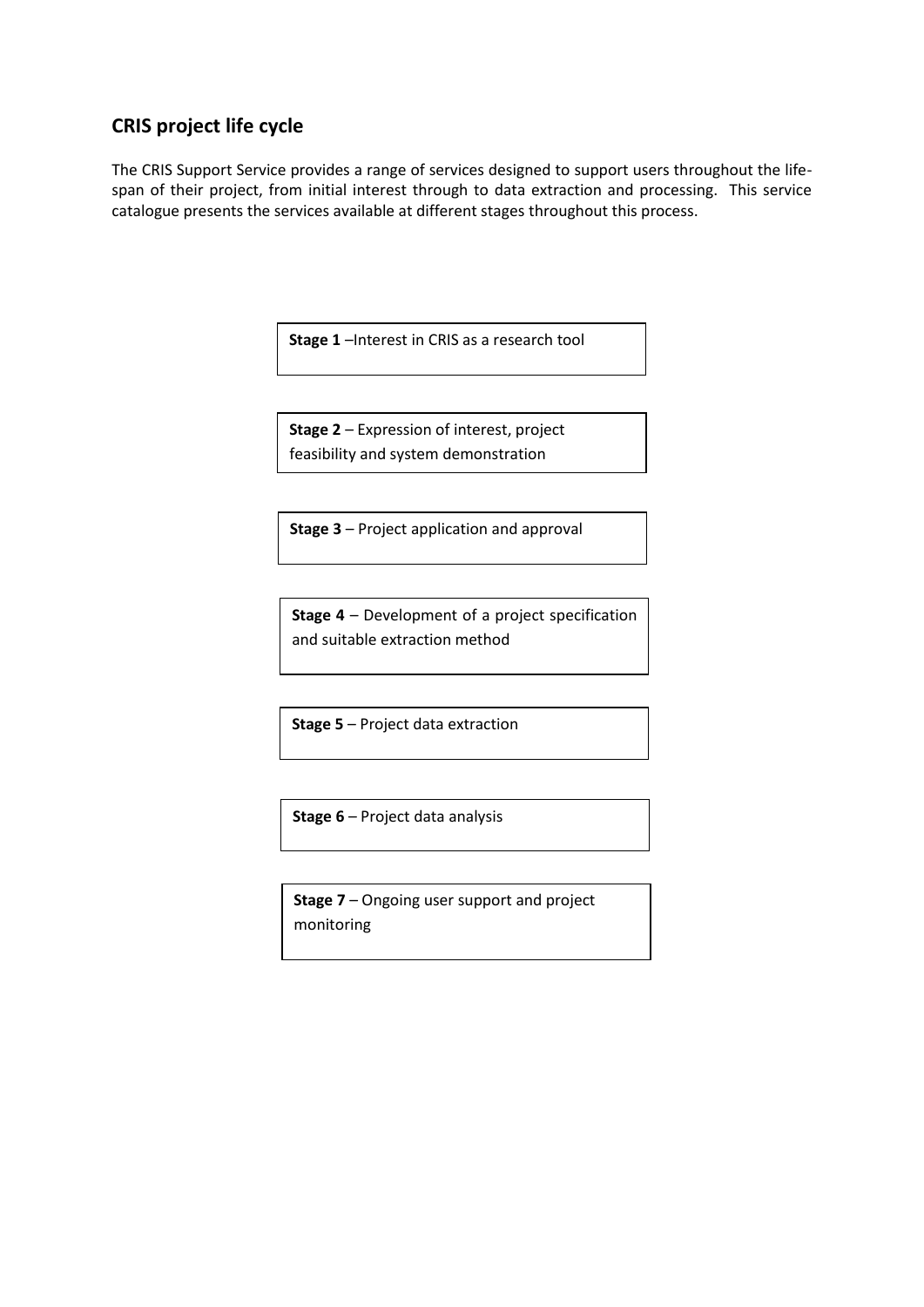# **CRIS Service Catalogue**

#### **Stage 1: increasing awareness and inviting interest**

A 'live', written communications plan details a range of methods employed to inform relevant stakeholders about CRIS and to invite further interest and queries. Methods employed include:

- information about CRIS, including a list of all approved research projects, is available on publicfacing BRC and SLAM websites;
- routine presentations and generic demonstrations to CAG and other SLAM NHS Trust groups;
- posters and leaflets are distributed throughout SLAM NHS Trust sites informing staff and service users about CRIS;
- monthly CRIS drop-in clinics are held to provide general information and advice on using CRIS;
- CRIS.Admin email address invites interested parties and potential users to seek further information.

#### **Stage 2: responding to expressions of interest**

New users may approach the Service to find out more about CRIS and its potential to support specific projects or grant applications. Services to support initial enquiries include:

- Simple feasibility checks and queries are undertaken to assess the potential to use CRIS for a particular study, e.g. potential cohort sizes;
- Users are directed to the on-line list of approved CRIS projects to consider possible overlaps or collaborations with others;
- Focused demonstrations are given to individuals or groups with specific research questions in mind, including discussions around feasibility, available tools and any potential special requirements or constraints.
- Information about the CRIS project application process and other relevant security and governance arrangements is made available
- Information about CRIS use governance requirements including those covering access to linked datasets is provided

#### **Stage 3 – supporting project application and approval**

Following initial expressions of interest users are required to submit a project-specific application for approval before they can proceed. Services to support project application and approval include:

- A link to the on-line application form, including relevant guidance notes on completing the application, is made available;
- Once the application form has been submitted, all communication between the applicant and the approval body – the CRIS Oversight Committee – is supported by the Service, including distribution of the completed application form, questions and responses, confirmation of the final decision;
- Confirmation of project approval is sent to the applicant along with an information sheet including relevant information on next steps / requirements;

#### **Stage 4 – developing a data-extraction specification and extraction method**

Following project approval, there are services available to help users develop data extraction specifications, data extraction and processing methods; Services include: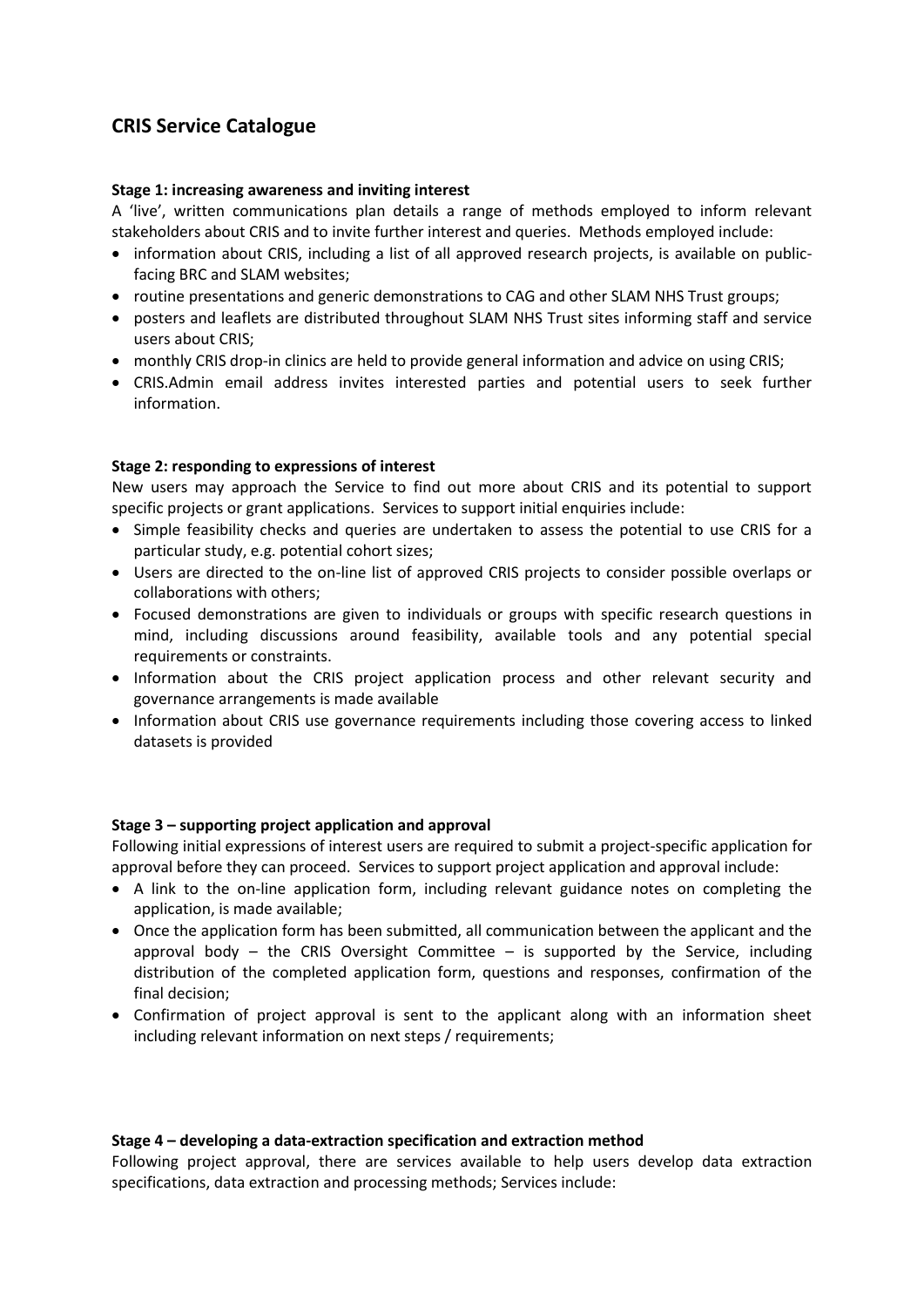• Initial one-day CRIS training, covering the benefits and challenges of using clinical data for research, an introduction to CRIS data via the CRIS front end query builder, options for simple and complex querying;

Note – introduction of a second one-day training course to introduce users to complex querying using SQL may be launched in 2015;

- Access to secure network drive with written, approved user guidance and training documents and storage areas for project specification development templates and feasibility data extracts
- One-to-one project consultation with the Training and Development lead for project specific support including; an introduction to CRIS data extraction and management tools, project relevant data challenges with strategic approaches and methods to meet these.
- Supported development of iterative project specification document and extraction method.

The service also aims to offer information and support tailored to the requirements of each project and each user. These requirements are user led; the service recognises the need for the user themselves to determine project specifications that meet their own academic requirement.

### **Stage 5 – Supporting project data extraction**

Once data requirement specification is complete, users may extract CRIS data themselves using the most appropriate method. Should assistance with extraction be required, the CRIS service includes the following:

- CRIS Informatician led extraction of the data from SQL CRIS database against agreed specification requirements
- SQL user working area and secure network drive storage for SQL data extraction
- Supported use of CRIS front end to construct queries

### **Stage 6 – Providing an environment for CRIS data analysis**

The CRIS service maintains licences to a catalogue of data analysis software. Services include:

Access for CRIS users to licensed analysis software via onsite SLaM desktops

### **Stage 7 – Study Monitoring/Audit**

The CRIS team maintain a purpose built project database for monitoring project progress and accurate record keeping. Up to date records facilitate the provision of services such as:

- Service updates (infrastructure developments, service downtimes etc) via an administrator managed current user email list.
- Provision of CRIS project metrics as required for BRC, CRIS users, or NHS Trust reporting
- Storage and review of CRIS project audit logs according to Trust Information Governance security requirements
- Regular communication with CRIS users for project support, progress and output monitoring.
- Storage of completed datasets for a period of 10 years in line with research governance guidelines
- Secure disposal of data in accordance with the SLaM Confidential Waste Procedure and ICT Security Policy.